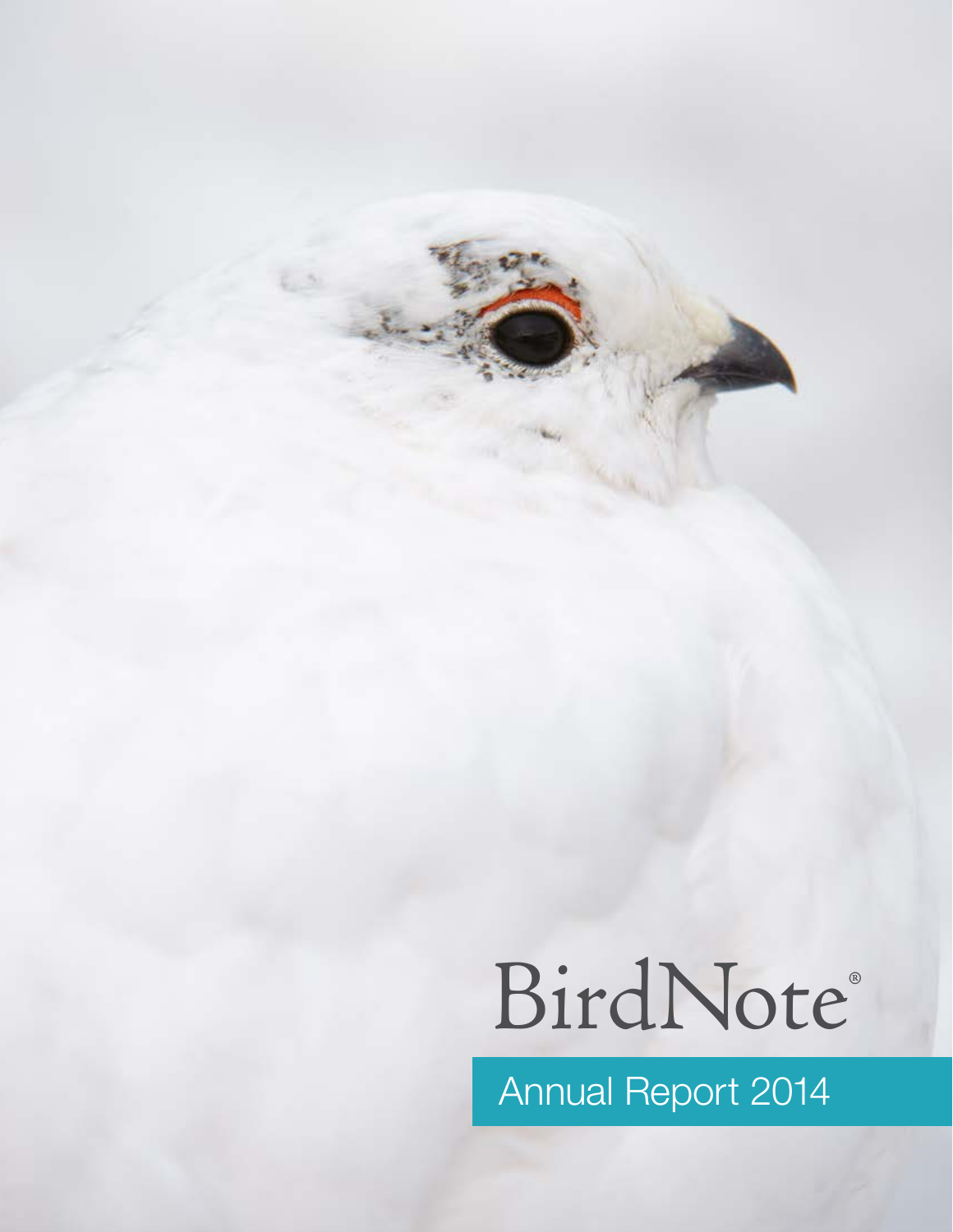COVER: White-tailed Ptarmigan © Gerrit Vyn THIS PAGE: Crested Caracara © Gerrit Vyn

Œ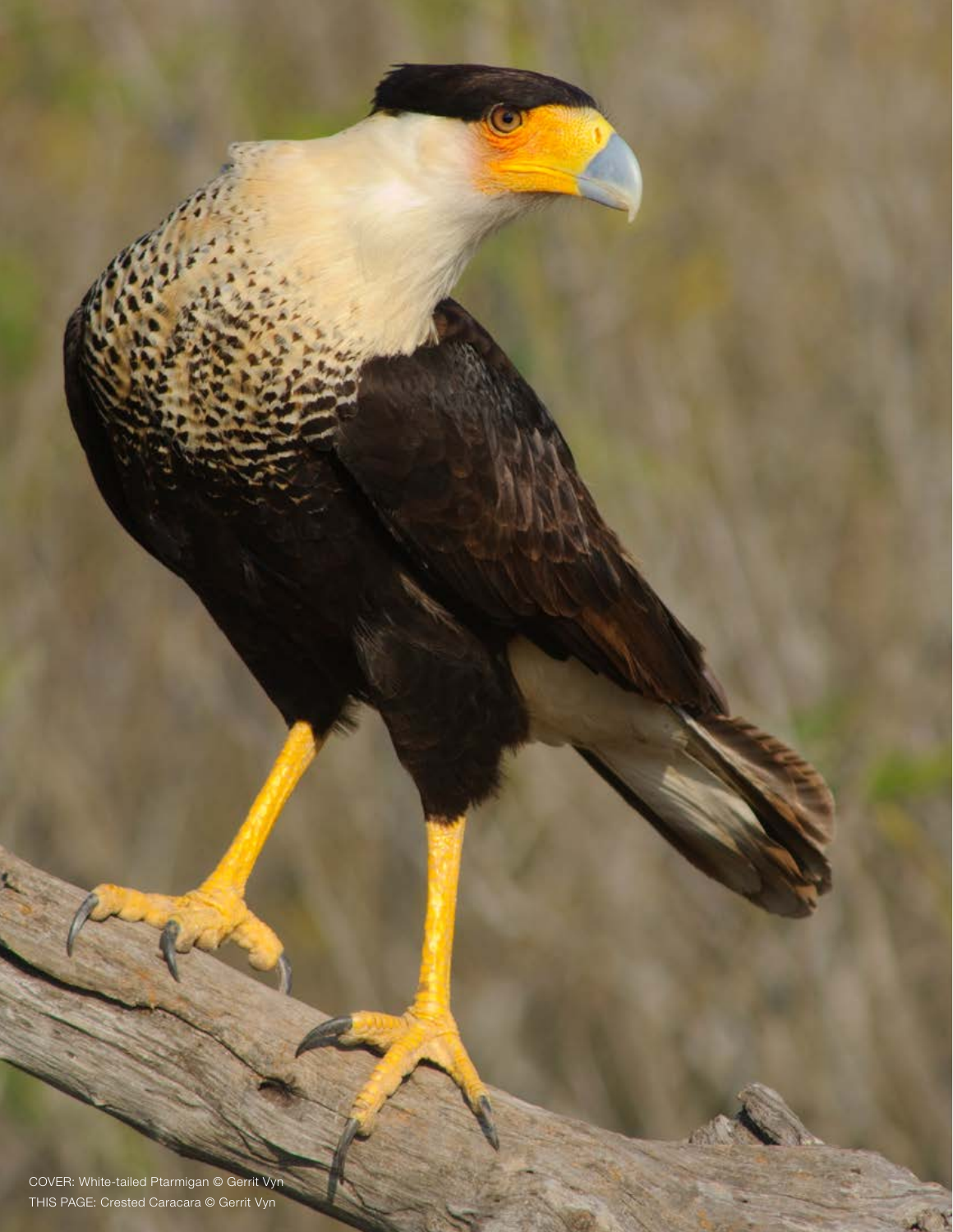# A Powerful Catalyst for Conservation

*Thank you for partnering with BirdNote to inspire more people to notice, appreciate, and protect birds.* 

With your help in 2014, BirdNote had a big year. More than 200 stations now broadcast BirdNote, reaching an estimated 1.3 million public radio listeners every day. And thousands more—around the world—connect with BirdNote stories, photos, and videos online. Thank you for bringing the wonder and joy of birds to so many people through your gifts to BirdNote.

Under the leadership of Chris Peterson, Founder and Executive Producer, BirdNote has achieved success beyond anyone's early expectations. Chris retired in 2014, but the BirdNote leadership team remains deeply committed to the organization's conservation mission. In fact, the board of directors has set a bold new goal: to diversify and double the BirdNote audience by 2018. Here's what you can expect from BirdNote in the months and years ahead, in the words of the leadership team:



#### Thomas Luhman, Board President

"We've accomplished so much during the past year with new staff, new board members, and an ambitious, action-centered strategic plan. BirdNote stories are powerful, and they are making a difference for birds and people alike. Your continued investment in BirdNote will make it possible to reach new audiences and encourage *an unprecedented number of listeners* to join us in protecting the environment."



#### Dominic Black, Director of National Programs

"Even if we don't always notice them, birds are intrinsic to our lives. I'm looking to capture the magic of everyday interactions between people and nature, and to reach the broadest audience possible through radio *and* digital distribution. Digital is exciting because it enables BirdNote to have a two-way relationship with listeners. It's easy for people to send stories to us, and we have the freedom to produce stories in a variety of formats, from audio postcards and videos to longer podcasts and photo essays."



#### Sallie Bodie, Managing Director

"BirdNote has the potential to reach *millions* of people with messages of hope and inspiration. With support from loyal donors, BirdNote has expanded our programming to include longer-form features and videos that appeal to a broader audience. Moving forward, we will invite people of diverse ages and backgrounds, urban listeners, parents of young children, educators, and more—to notice birds, appreciate birds, and protect birds. Together, we are building a larger and more inclusive constituency for conservation."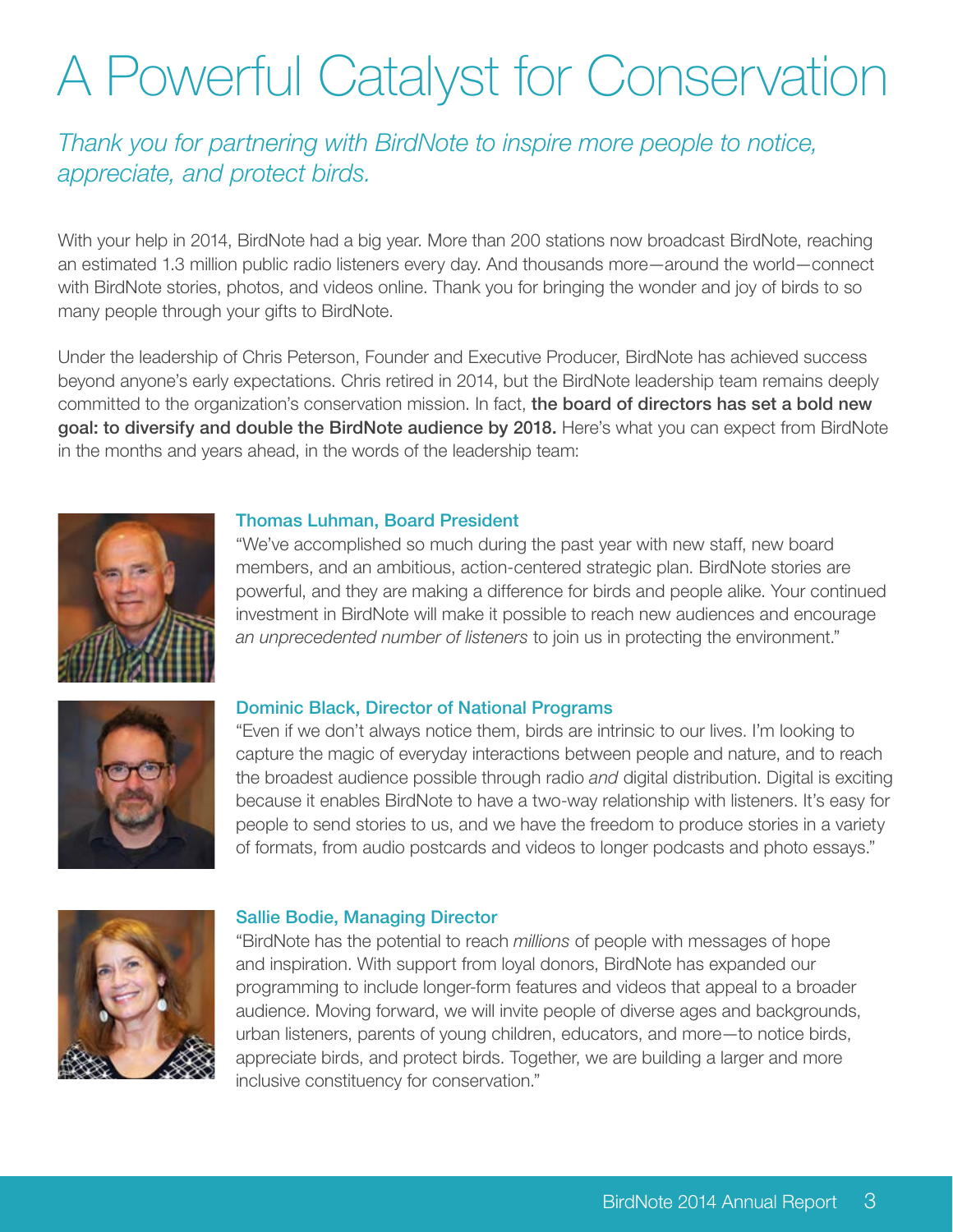# BirdNote: A Commuter's Drive-mate

### By Tatsuro Nakajima, BirdNote Intern

I listen to BirdNote during my morning commute to school. The program starts on my favorite radio station, KPLU, just as I arrive at Seattle Pacific University. BirdNote refreshes my mind by giving me a reprieve from mentally taxing news stories.

I first discovered BirdNote by accident. As I listened one day to KPLU, the news ended and music like birdsong started. I thought, *Wow, what cheerful, stressfree music!* Though I enjoyed BirdNote, I did not actively seek to listen again. But the program soon became an integral part of my commute.

My favorite part of BirdNote is listening to clips of bird sounds. I'm a nature lover but not an outdoorsman. BirdNote gives me the opportunity to hear birds from around the world without having to trek into the wilderness or board an airplane. The powerful combination of sound bites and stories makes this experience possible. So, for me, BirdNote is about offering an *experience* of birds, not merely informing an audience of facts.



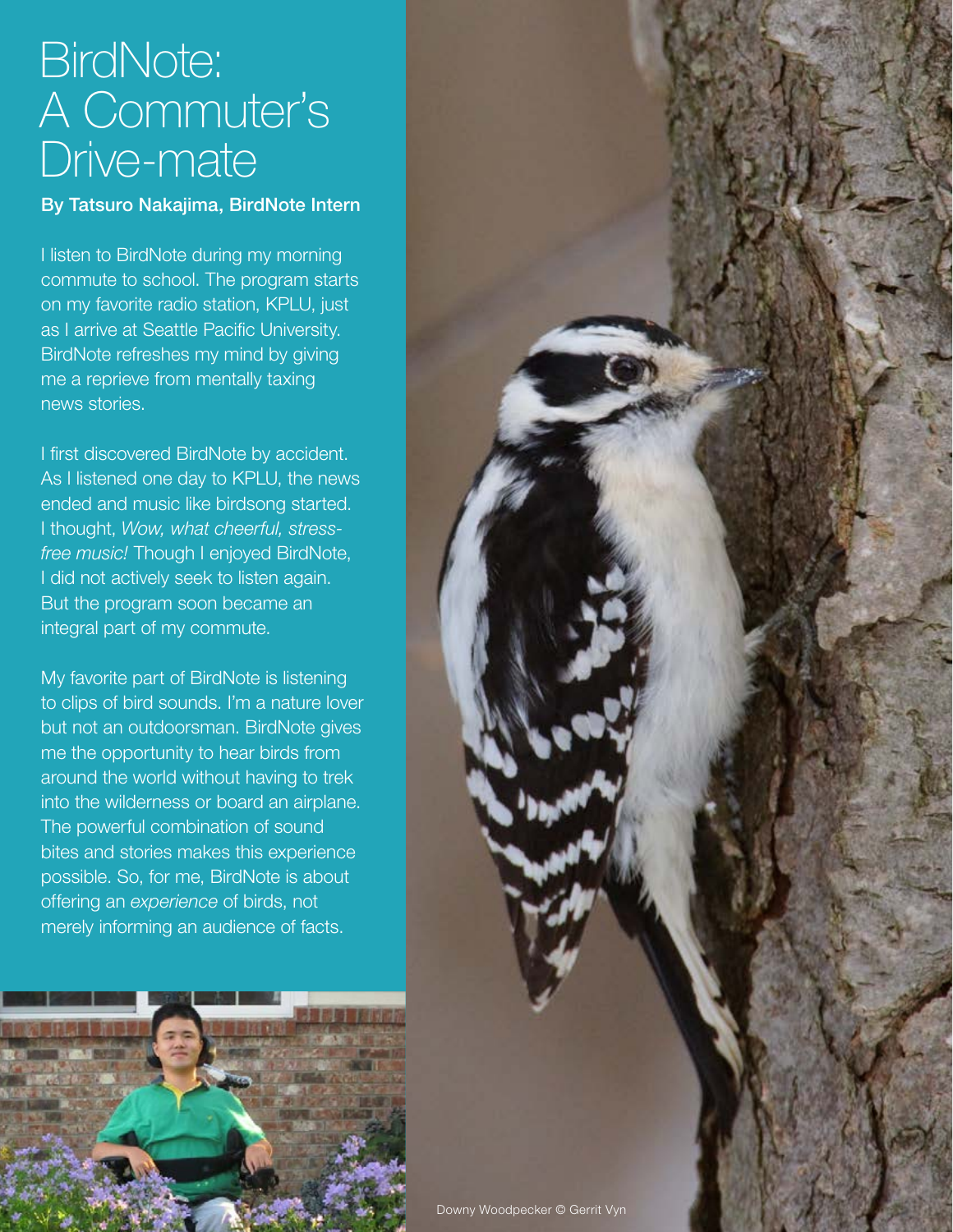# Joy, Respite, Inspiration, and Hope

*BirdNote asked fans to share what they value most about our programming. These thoughts from listeners reflect several themes.*

"BirdNote has enriched my life in ways I never would have imagined. It has helped me to develop as a birder and increased my knowledge and appreciation of the delicate balance between the natural world and all living creatures."

"I really enjoy the visual exposure to different birds on social media with no silly comments or drama. Just raw beauty."

"BirdNote broadens my knowledge so that I may share it with my grandchildren. This is the best way to continue the conservation of our environment through the generations."

"I started listening to BirdNote during my work commute. I don't get outside in nature often enough, so BirdNote makes me feel connected to our avian friends."

"BirdNote is helping to make birds and the environment an interesting subject for those of us who are not scientists."

"I love listening to BirdNote because it brings me a few moments of joy in this turbulent world."

*"I want you to know how much I appreciate your podcast. I listen to it every day. Since I'm totally blind, I won't have the opportunity to see these wonderful birds. But when I listen to BirdNote, I feel as though I'm right there with the birds.*"

*— Carmen Santiago, Pittsburgh, PA*



Photos from top: Gadwall, Bluethroat, and Great Gray Owl © Gerrit Vyn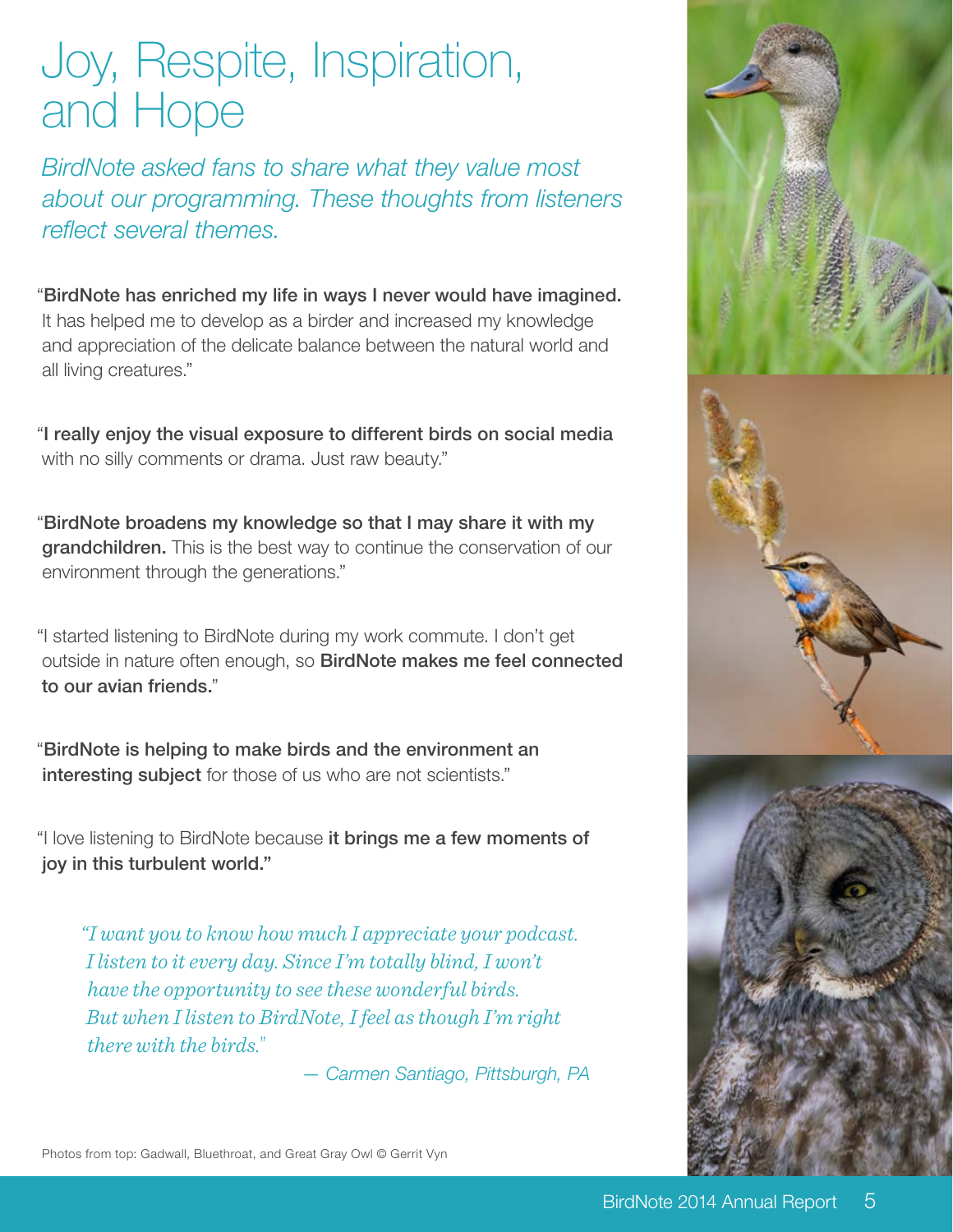

# Alex Chadwick Goes to Big Bend

More species of birds are found within Big Bend National Park than any other national park in the US. Located in far West Texas, Big Bend is rugged, diverse, and remote. With generous support from Deedie and Rusty Rose, BirdNote sent a veteran team of NPR professionals to Big Bend. Alex Chadwick, Katie Davis, and Flawn Williams investigated the birds, habitats, and people that make the park special. The result was BirdNote's first series of feature-length stories, distributed in conjunction with National Public Lands Day on September 27, 2014.

"Listeners have been asking BirdNote for longer stories, and we're delighted that Alex Chadwick and his team took on our assignment," says Sallie Bodie, BirdNote Managing Director. "We wanted to transport our fans to an extraordinary place for birds that most people have never visited—and are unlikely to visit. The six features that emerged raised awareness of our public lands while celebrating the people working to protect the birds and habitats of Big Bend."

You can listen to the series, which features unique stories about hummingbirds, vultures, cowbirds, and roadrunners, at http://birdnote.org/big-bend.

*"The Big Bend feature series was superbly produced. Congratulations to BirdNote, Alex Chadwick, and everyone who believes that a better understanding of the world of birds can have a big impact on the world of people."*

*— Deedie and Rusty Rose, Dallas, TX*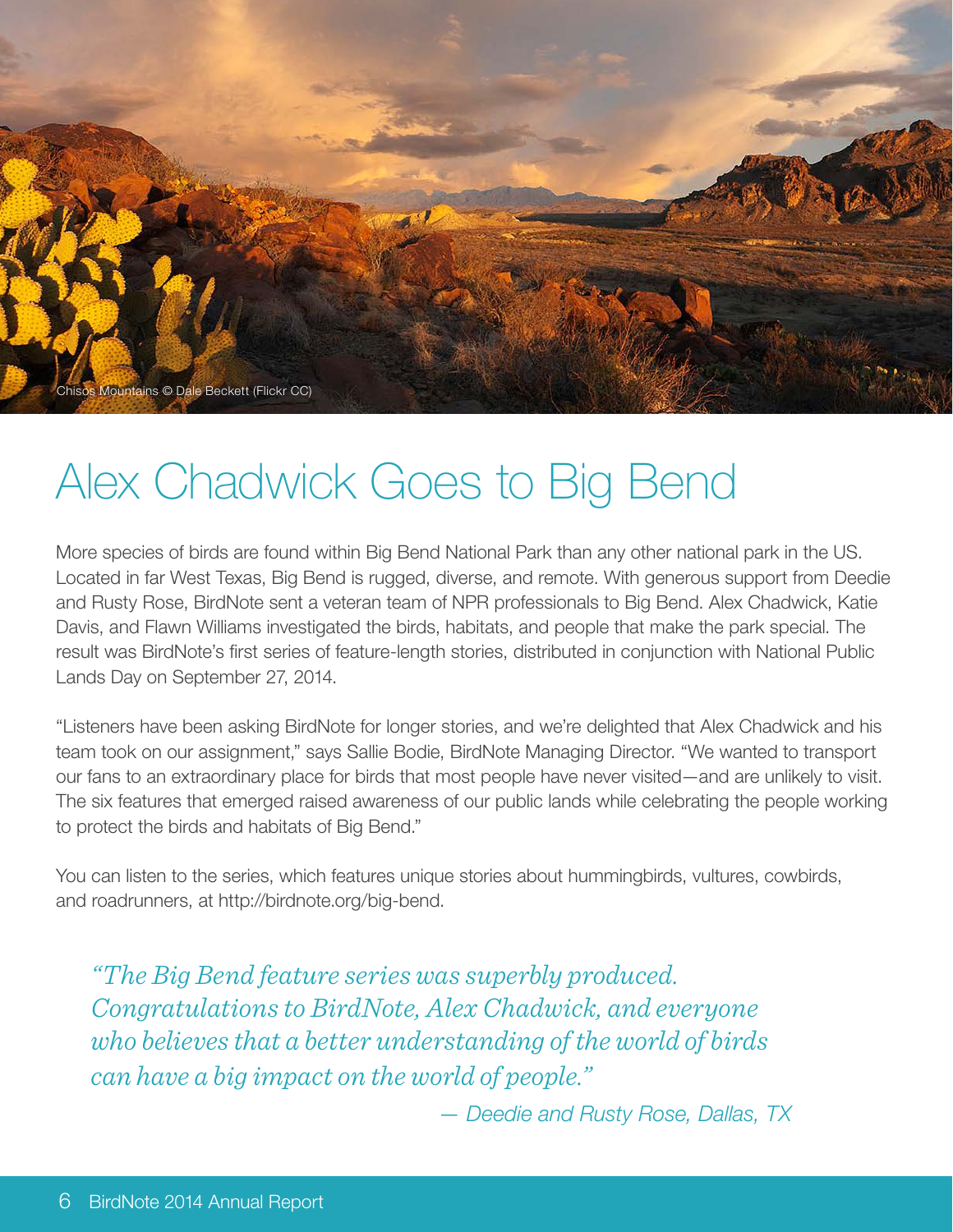# BirdNote Travel Program Commences in Cuba

By Sallie Bodie, Managing Director and Cuba Traveler

As part of BirdNote's mission to inspire people to care about birds and the natural world, we have launched a unique travel program that promises to delight birders and non-birders alike.

On October 18, 2014, a group of BirdNote fans embarked on a nine-day exploration of Cuba's culture, birds, history, and politics. The itinerary included visits to gardens, from an organic cooperative to the National Botanic Garden to small family farms where we savored home-cooked meals. We also visited Ernest Hemingway's home and the nearby village of Cojimar.

Of couse, we also saw *lots* of birds. In fact, the group tallied 83 species, with 22 of those found only in the Caribbean. And of those, 12 species are found only in Cuba. Meeting Orlando H. Garrido, author of *Field Guide to the Birds of Cuba,* was a special treat. At his family home in Havana, Orlando regaled us with stories of birding in Cuba and showed us carefully preserved specimens of endemic species.

What the BirdNote group didn't know until returning home was that the trip coincided with top-secret negotiations that led to the normalization of relations between Cuba and the US. With that announcement, BirdNote's journey to Cuba became an epic experience that we'll always treasure!

### Travel with BirdNote

CHILE, ARGENTINA, AND URUGUAY In partnership with Earthbound Expeditions

November 1 – 12, 2015 (with optional two-night extension to Iguazu Falls)

BIG BEND NATIONAL PARK, TEXAS In partnership with Victor Emanuel Nature Tours

April 23 – May 1, 2016 (with optional excursion to Marfa, Texas) *"Cuba with BirdNote was more than Liz and I ever hoped for!"*

*— Adeline Gildow, pictured right with daughter Elizabeth Olson*

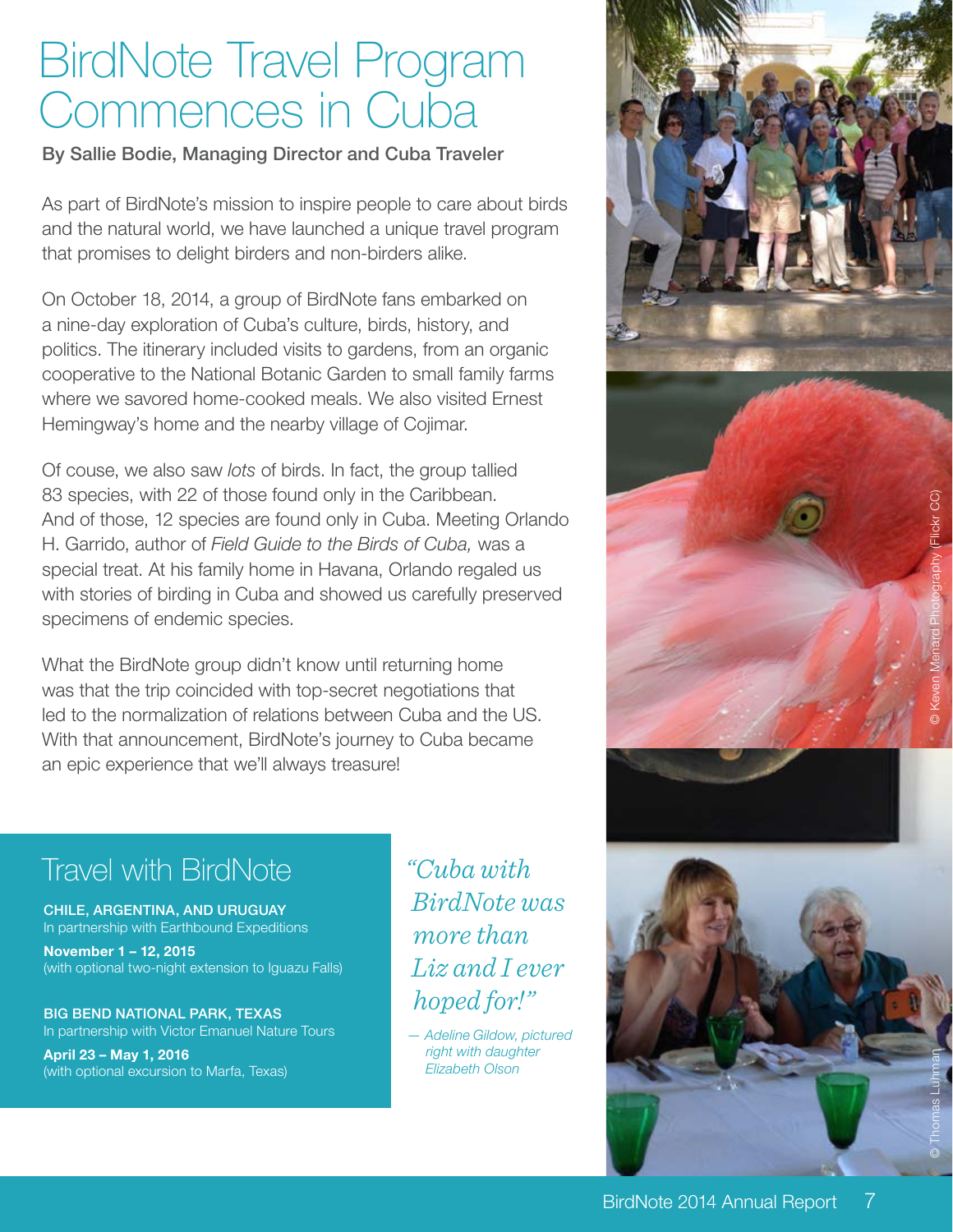*"While Googling for bluebird information, I found birdnote.org. And now your Facebook page. Already two serendipitous gifts in one day . . . both before 8 o'clock! Lovely sites to linger in . . . happy I've found you. Now I'm going to my own yard and woods to tune in!* ♫♪♫•\*¨\*•.¸¸*"*

8 BirdNote 2014 Annual Report

*— Marby R. via Facebook*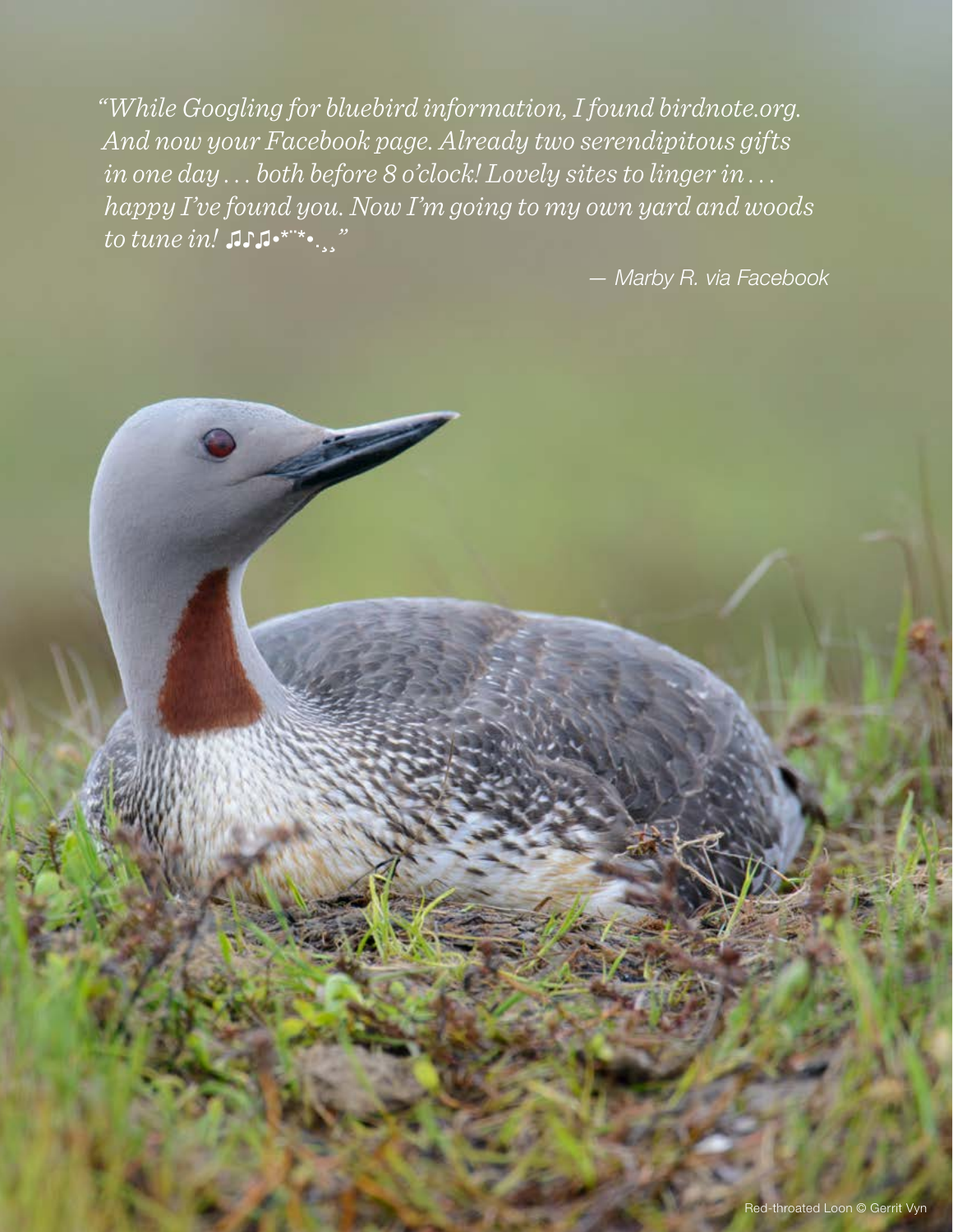# Financial Report 2014

Did you know that BirdNote is independently funded and produced? Radio stations don't pay for BirdNote but instead provide valuable airtime. Your giving is vital as we work in partnership to build a larger and more inclusive constituency for conservation.



### EXPENSES \$417,353

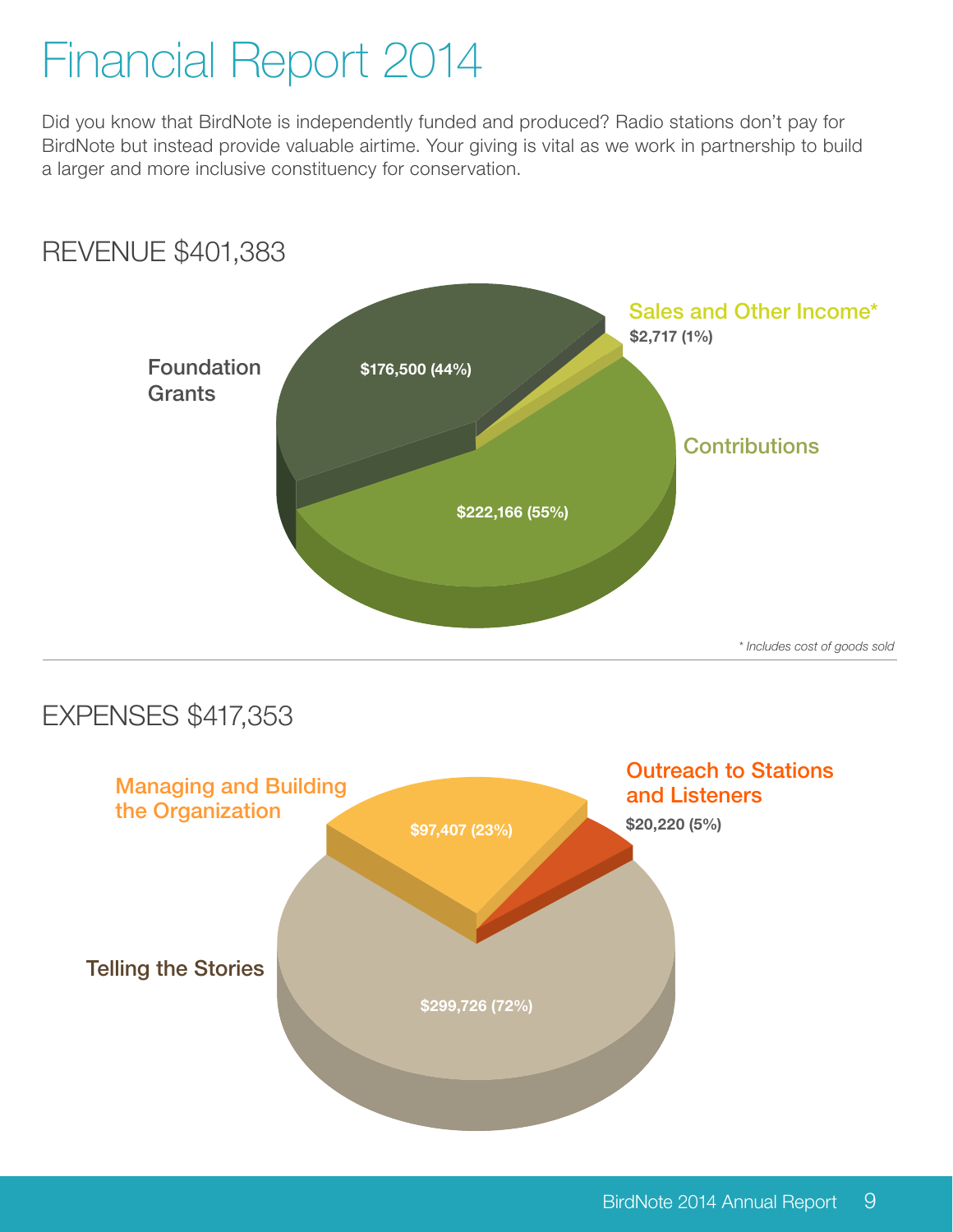# Thank You, Donors!

Your gifts support the production and distribution of inspiring BirdNote stories—every day—on the air, online, and via podcast. This list represents the *cumulative* giving of new and long-time donors, from 2004 through December 2014.

#### CALIFORNIA CONDORS  $$400,000 +$

The Bobolink Foundation The Lufkin Family Foundation / Peter Jay Sharp Foundation

#### GOLDEN EAGLES \$100,000 – \$399,999

Icicle Fund Ardell Kuchenbecker Nancy Nordhoff and Lynn Hays Lenore Hanauer Lucy R. Waletzky

#### GREAT BLUE HERONS

\$50,000 – \$99,999 Ellen Blackstone and Chris Altwegg Lucy Hadac

#### TRUMPETER SWANS \$20,000 – \$49,999

Gretchen Hull Estate of Ardell Kuchenbecker Liam Lavery and Yazmin Mehdi Rebecca Liebman The Maple Bay Fund Daughters of Thero North: Chris Peterson, Patty North, and Kathy North Mary Pigott Deedie and Rusty Rose Joan and Mike Schmidt

#### **KINGFISHERS** \$5,000 – \$19,999

Anonymous (2) Audubon Helle Bielefeldt-Ohmann and David Fitzpatrick Coastal Bend Community Foundation Paul L. and Betty Rae Davis Dan Drais and Jane Mills Joseph and Barbara Ellis The Hugh and Jane Ferguson Foundation Tom Grant and Julie Kesler Steve Hallstrom and Cecelia Boulais Horizons Foundation JiJi Foundation Howard and Grace Lincoln Lucky Seven Foundation Thomas and Annalee Luhman The Norcliffe Foundation Gerald and Linda Nordberg Chris and Todd Peterson Bonnie and Richard Robbins Satterberg Foundation

David and Catherine Skinner Town Creek Foundation Tom and Kristi Weir

Miriam Williams Hans & Elizabeth Wolf Foundation The Peg and Rick Young Foundation

#### **MEADOWLARKS** \$1,000 – \$4,999

Lauri J. Adams Christina and Ben Anderson The Harry C. & Florence E. Bauknecht Charitable Fund Richard and Eleanore Baxendale Sallie Bodie The Boeing Company Gift Matching Program Erin and Mark Borden Elisabeth Bottler Paul and Debbi Brainerd Emory Bundy and Noel Angell Tom and Ann Campbell Patricia and Robert Charlson Chris Cluett Tom Darden and Ellen Wallach Jon and Anne Fox Frause Group Scott and Susan Freeman Harrington-Schiff Foundation Suzanne Hittman Laurie and John Jelinek Charlie and Carrie Kahle Phyllis Kind Lea Kouba Jennifer and Marc Kropack MacDonald-Miller Andrea McFadden Colene McKee and Bill Denzel Annie McTavish Sarah Merner and Craig McKibben Microsoft Matching Gifts Program John and Linda Murtfeldt Suanne and Wes Nagata Patty North and Robert Ahola Kit O'Neill and Tom Leschine Walter and Patricia Oelwein Gordon Orians and Marianne Kogon Judy Pigott Pilchuck Audubon Pam and Dave Pinkham John and Suzanne Price Bill and Wendy Rabel

Steve and Joan Raymond Scott and Kimberly Rice Judy Roan and Ron Reeder Nancy Rumbel and Ron Rabin Estate of John Schwager The Seattle Foundation Richard and Linda Sedgley Skagit Audubon Michael and Mary Jo Stansbury Helene Steinhardt John Teutsch and Mary Foster Jerry Tone and Martha Wyckoff Idie Ulsh Irene Wilcox Betty Woods and Don Lockwood Jessie and David Woolley-Wilson Bill and Jennifer Woyski Susan Wyckoff

#### **SANDPIPERS** \$500 – \$999

Shirley Anderson Carol Barnard Susan Barnes Charlotte Behnke Bill and Beatrice Booth Leah Brown Terri and Bruce Butler Sally and Tom Cahill Amanda and Bob Clark Candace Coe and Richard Peterson George Collins Amanda Gibson and Darius Miller Adeline Gildow Amy and Chris Gulick Leslie Hagin and Michael Subit James and Maxine Hansen Marcia Harper Alan Hartmann Lorraine and Dennis Hartmann Tracy Kahlo and Susy Stremel Susan Lane Linda Larson and Gerald Johnson Heather Leach and Mark Hofer Dorothy Ling and Mark DeWeirdt Beth Lorber John Lundin Mary Lungaho and Barry Goff Jay and Deirdre McCrary Nancy McKee Libby Mills and Rusty Kuntze

Moss Adams LLP Lee and John Neff Leslie Heizer Newquist and Chuck Newquist Terry Nightingale Kathy North and Steve Monohan Pamela Okano Wendi Okun Bob Porter and Brooke Trout Barbara and Gerald Retzlaff Roberta Roberts Christopher Rogers Sievert and Brigitte Rohwer Kathleen Root Dyanne Sheldon and Jean Singer Barry Stevens Deborah and Keith Streeter Valerie Tarico and Brian Arbogast Tom and Pam Waldron Ann P. Wyckoff

#### WARRI FRS \$100 – \$499

Chuck and Marylou Adams Betty Agent Andrea Allen D'Arice Anderson Anonymous Diana Armstrong Laurie Bauman Arnold and Steve Arnold Hanna Atkins Janis Augustin Glenn and Mary Lou Austin Nancy Axell Mary Ayres Linda and Gordon Bainbridge Marygrace and Peter Barber Bob and Anne Barry Jean Bender Jarvis and Scot Jarvis Barbara Bennett Nancy Bernard Steve Albrecht and Katherine Berndt Irene Billa and Gertrude Brubaker Richard Birnbaum Kim Black and Peter Nyberg Donald Blair and Nancy Dock Helene Blume Jennifer and Steven Blusk Danielle and Norm Bodine Mary Jane Boland Hilary Bolles Dale and Joan Boose

Allan Borden and Norma Kirmmse-Borden Betty Borman and Steve Marts Sandra Bowman Theresa and Robert Britschgi Robert and Beverly Brooks Sharon Brown Carol and Chuck Brunner Joanna Buehler John and Mary June Burks Charles Burt Mary Bush Beverly and Jeffrey Campbell Carol Carlson-Ray Linda Carroll Minnie Caruso Ann Casey and Carol Plunkett Tim Celeski and Leslie Newman Change Making Change Fund Ellen Chase Pat Chiarelli Bob and Sheila Chidsey Amy Choboy Chubb & Son Steve Clagett and Jennifer Parker Joseph Clark Shamra Clark Martha Clarkson Laurel Cohen Kenneth and Susan Cohen Cathryn Collis Richard and Pat Cook Marc and Beth Cordova Martha Craig Mike Gilbert and Cynthia Cruver Carol Fern Culhane Diane D'Arcy Suzannah Dalzell Ronald deGray Barb Deihl Kristin Delancey Holly and John Delaney Elli DeLong Denis and Roxie DeSilvis Emily Dexter Karrin and Walter Dhondt Diana Diettrich Elizabeth and William Dixon Sandra Drissen Kathryn Duchene Sharon Dunn Ted Paprocki and Catherine Dunn Barbara and Henry Eckfeld Dianne and Rick Edmonds Diane Emord Dianne Engleke Jan Errick Margo Evans Kern Ewing

Anna Fahey Nicholas Fahey Birte and James Falconer Judith Finn Bruce and Judy Finney Andrew Fisher and Elizabeth Burke Jennifer and Richard A. Fisher Jan Fisher Lorraine Fontanes Bob and Sue Frause John and Carol Friends Jerry Hillis and Diana Gale Gail Gammel Bill and Melinda Gates Foundation Matching Gifts Program Keith Geller Christopher and Evelyn Getman Vickie and Scott Gibbs Kathleen Giblin and James Gorham Janice and John Gibson Steve and Janet Goff Paul and Sherryl Goldfinger Emily Moore and Gerald Graham Nikolai Gregoric Donald and Norma Guenthoer Ellen Haas Gayle Hackamack Stephanie Hagen Janet Hall and Nicole Luce Daniela and Michael Hall Kathy Hall Suzanne Hall Nancy Hallman Michael Hamilton Robert Hammond and Margie Johns Dan and Jan Harville Mary Heffernon Jim and Valerie Hemmen Cheri Hendricks Erin Hennessey Robert Henry Helen Hepp Emma and Merritt Hess Tacy Hindle Michael Hoebel Esther Holt Janet Howe Alan and Amy Huggins Cheryl Ann Hughes Marcia Ian Elizabeth Ilem Loren and Patty Imes Alexa Ingram-Cauchi Jim Irving Roberta Isleib Luanna Iverson Michael Iwata Julia Jackson Deborah Jacobsen Phyllis Janik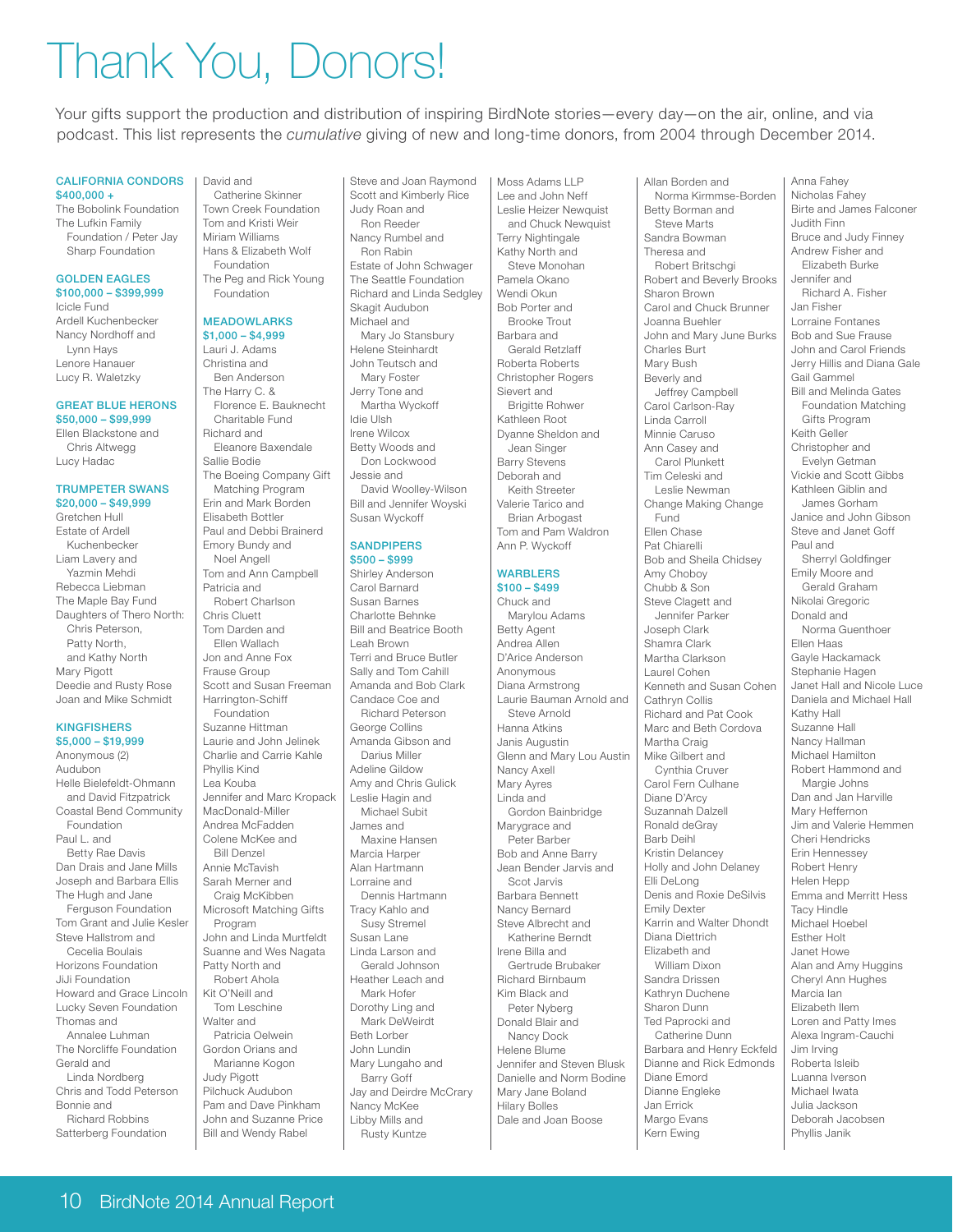Katharine Janney and Raman Chandrasekar Debra Jarvis and Wes Van Voorhis George and Lynne Jensen Kristine Johnson and Dave Ehlert Barbara Johnson George and Betty Johnson Karen Johnson Marion Jouas Jerry Joyce Barbara Karl Matthew Kaufman Dana Kelly Jacqueline Kendziorek John Kessler and Lisabeth Sterling Wesley Kimberley Teresa Kluver Paul Koker William and Gloria Koll Marcella Kurowski Doug Lamerson Donna LaRocca Jeff and Cheryl Laufle Eileen and Pierre Lauzon Jennifer Leach Marion Lebourveau Jean and Roger Leed William Lehmann Janet Lewinsohn Robin Llewellyn Margie Low Elise Lufkin and Amos Galpin Joan Lupacchino Catherine Lynch Walter and Ruth MacGinitie Emily and Leonard Mandelbaum Donna Manders Charles Bergman and Susan Mann Edgar Marcuse MD and Linda Marcuse Jane Marshall Marcia Reid Marsted Melodie Martin Beth Mastin-Keifaber Robert and Holiday Matchett Mary McCann-Bone and Daniel Bone Gary and Cassandra McCullough Jennifer and Mark McDonald Kuleen McGrath Karen and John McKeon Bonnie Mearns Patricia and Christian Melgard Ellie Horsnell and Joanna Mendelsohn Betsylew Miale-Gix Gordon and Jacquelyn Miller Tamara Mitchel Carol Mockridge Nancy and Doug Morningstar Julie and Tom Moylan

Paul Muldoon and Karen Richter James Mullen Emma Jean Musto John Narver Sydney Nash Bob and Maryann Ness Jane Neubauer Mary Nicholas James Nichols Barbara and Rod Nuss Lori and Bob O'Brien Colleen O'Connor Sharron and Daniel O'Donnell Ellen O'Neill-Stephens and Jack Stephens Janice Obuchowski and Bert Halprin Paxson Offield Olympic Peninsula Audubon Sharon Oswalt Mark and Judy Oswood John Ottenheimer and Nancy Nolan Joan Packer Lynnette Page Susan Palmason James Parrott and Carolyne L. Wright Sandra Patzman Terri Pauls Helen and Martin Payne May Pendergrass Sierra Peterson and John Beil Suzanne Peterson James Pomeroy Chris Pope and Mary Lou Harris Gerald and Barbara Porter Elizabeth Post Geoffrey Trowbridge and Teresa Pottmeyer Kenneth Pouch Paul Prappas David Pratt and Sarah Rodriguez Pratt Pamela Pritzl Barbara Radford Marjorie Wenrich and Eric Ramhorst Sally Rawlings Shirlee Read and Clyde Salisbury Bruce Reid Barbara Renfrow-Baker Terry Retchless Debra Revere Denise Rhiner and Joseph Losi Carla Rickerson Pamela Ritter Margaret Roach Arthur Robidoux Tod Rodman Alan Roedell Simon Roffey Mary Rogers Valerie Vandenberg Roper and John Roper Barbara Rosenkotter and Arthur Tyson II Bill and Diane Rosolowsky

Tony and Gale Roth Anne Roughton Anna and Thomas Rudd Diane and Kent Sargent Jeanne Sargent Victor Scheffer Steve and Annie Schwager Lynn Sealey Joan and Bud Searle Jill Seidel Laura Selby and Paul Sommer Elvera Shappirio Greg Shaw and Anna Mastroianni Marjorie Sherry Elaine Shields Victoria Shields Carol Lee Smith Barbara Smith James Smith Wendy Sorensen Carolle and David Speer Marcia and George Spees Clark and Cheryl Spencer Robert and Davney Stahley John and Carol Stansfield Judith Starbuck Michael Stein and Allison Barnes Marcia Stone Linda Kerr Stores Derek Storm and Cindy Gossett Bob Sundstrom and Sally Alhadeff Kim and George Suyama Constance Swank Erika Sweger Alan Swinamer Michael Thomas Martha and Peter Thompson Karen Thompson Mary Anne Thorbeck Robert Thurmond and Monica Uhl Barbara Timken Cheryl Trivison Mary Ann Trombold Julia Tucker Carole Tyson Robert and Inge Uphoff Randolph Urmston and Eliza Davidson Karlene and Gary Utter Anne-Marie VanWart and Lee Winkler Tony Varela Dan Varland Vashon-Maury Island Audubon Colette Vogele Gerrit Vyn Kathleen Wacker Nancy Waddell Mary and Tony Ward-Smith Henry and Valerie Warden Tricia and Steven Watson Mark O'Deady and Marguerite Watt Diane Weber

Elizabeth and Geoff Rossi

Larry and Anne Weingarth Joanne Werger Kenneth and Nancy Wiersema Whidbey Audubon Lynn Wilkins Stefan Williams Jacqueline Wilson Anza Muenchow and Marc Wilson Asher Wilson John Wingfield Barbara and Victor Winquist Wayne and Flora Wong Gretchen and Jack Wood Sandra Woods John and Alcena Woods Lois Woolwine Philip and Carolynne Wright Julie Yamamoto Betsy Yee-Diamond Michael Zeigler II Jennifer Zeisig Penelope and Mark Ziarnik **CHICKADEES** \$1 – \$99 Jamie Acker Wendy Aeschliman Alexandra Allen Deborah Allen Carol Alquist Jeff and Joy Anderson Juanita Anderson Linda Andrews Roxanne Angel Julie Angell Paul Arneson Richard Ashford Lynn Asmann Chris Bachler Page Backus Catherine Bailey Cindy Bailey Bridget Baiss Christopher Banco Nancy and Casey Bardue Marya Barey Lucille Barnard Lee Barnes Elsa Batres-Boni Allen Bauer Rayburn Beale Katherine Beard Todd Beauchamp Kimberly Becklund Andrea Elizabeth Bell Karen Bender Renee Benedict Joan Benham The Best @ Dianne B James Bettinger Rosalind Billharz Robert Bishop Shelley and Will Black Kenneth Blackshaw Carol Blanding Mary Lou and Peter Block Georgiana Blomberg Jennifer Blue Brenda Boardman Penelope Bolton Howard Bowen

Harden Boyce Claire Bracaglia Heidi Brandli Richard Brandon Gary Breidenstein Kristin Briejer Jacqueline Brooks Andrew and Maureen Brouillard Lucy Brown Jerry and Kathy Brownstein Susan Brutico Vicki Bryant Roberta and Richard Bull Judith Bunnell Peter Bunten Clay Burrows Paul Busse Carie Bussey Mary Butler Mary Pat Byrne Rebecca Cain Berclee Cameron Carole Cannon Luis Cantu Kay Carley G.M. Carlos Judy Carlson Lyman Carpenter Kimberley Carter Nina Carter and Tom Rainey Dr. Rodman Carter Martin Casey Nicholas Cassara Dr. Laurie Cassidy Jette Castro Debbie Chambers Terry Chandler Lee Chavez Susan Chiat and Ron McCabe Irene Christofferson Elaine Chuang Judy Clark Mary Clark Steve Clayton Lynnette Clemens Emilee Cline Tim Cline Amy Cole Geoffrey Cole Jennifer Cole Barbara Collins Dorothea Collins Mary Comstock John Cook Ginger Cooley Ryan Cope Leonard and Carla Corin Beverly and Richard Corwin Gayle Countryman-Mills Mary Cowan Jason Cudahy Lawrence Culleton Penelope Cummings Gary Curtis Conrad Cyr Richard and Catherine D'Onofrio Lynn Dahlen Helen Dallas Paul Daniel

Ann de Jong Peter de Jong Mary Ann De Lellis Robin Dearling Louise deLorme Robert Dente Raymond Desy Brian Dillon Linnea Donnen Patrice Donovan Robert Doster Nancy Downing Philip Doyle Judith Dubois and James Smith Nancy Dunn Doreen Dunton Ellen Edens Judy Edwards Glenn Eklund Dominique Emerson Lila Emmer Timothy England James Enslow Shelley Entwistle Mike Eustis Rebecca Evans Anthony Fay David Fayram Selene Fisher Anne Forestieri Regina Forni Kelly Fouhey Christie Fountain Caryn Friedlander Ulrich Fritzsche Andrew Funk Martha Garrett James and Audrey Gift Greg and Susan Gilles Brandon Gillin Colleen Girard John Gooderham Judith Gordon Deidre Goulding Mary Graham Karen Granger Kathryn Grant Suzanne Grant Deborah Gravel Dianne Gray J. Michael Green Peter Green Greenbank Garden Club Elaine Greene Lou Grogan James Gumaer Linda Guthrie Joel Haas Jenifer Hackett Carla and Ross Haddow Fletcher Hahn Carol Halberstadt Cynthia Hall Art James Hambly Ray and Dory Hamlyn Christie Hammond Robert Hardison Margarite Hargrave Colleen Harker Katie Lynn Harrison Thomas Harston Jennifer Hartmann Lynn Harvey Virginia Haver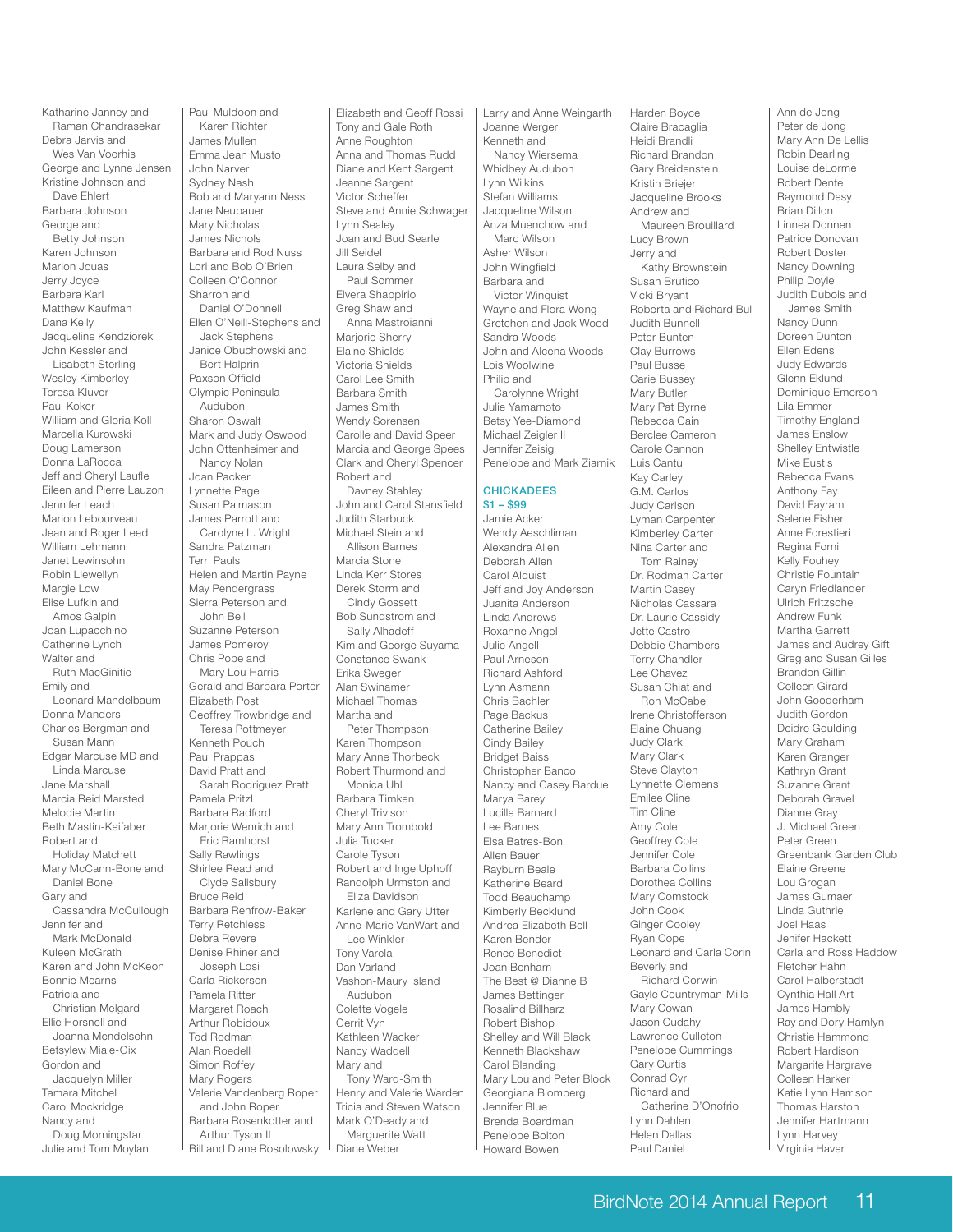### Thank You, Donors!

#### CHICKADEES, cont'd

Kris Hay Jeannine Hayden Grant and Jody Heiken HELP Virtual Office Support Jade Hems Beth Henderson Grant Hendrickson Linda Hensley Wendy Herbert Veronica Heron Ann Hetherington Marsha Hicks Gretchen Hils Janet Hintermeister Michael Hobbs Julie Hockett Martha Hollis and Everett Hollis Jr. Stacey Hooper Elke Hoppenbrouwers Twyla and Dan Hoskins Charles Hull Jerald Huntsinger Patti Hurlbut Jean Huskamp Sego Jackson Dorothy Jacobsen Mark Janicke Joy and Craig Johnson Jan Johnson John Johnson Lynn Johnston Jennifer Jolliffe Candace Jordan Linda Jorgensen Marcia Kamin Camille and Al Kariya Eileen Kell Gary Kelsberg and Sarah Safranek John Keplinger Joanne Kessler Douglas Kikendall Kathleen King Renee King Deborah Kirner Roselle Kovitz Anna Kruschwitz Mascha Kushner Mary Lane Margie Lange Clayton Lanum Andrew Lapworth Earle Lasseter Virginia Latimer Mary Lattier Tamara Layton Marcia Lazoff Daniel Leavell Carol Leenstra Melicca Leff Jon Leland Ken Kaufmann and Chuck Lennox Rosemary Levasseur Peggy Levin Morgan Lewington Deborah Liker Susan Lisk Krista Loercher Peter Lombardo Robert Long Mary Loving Driscoll

Charles Terry and Betsy MacGregor Bill Maier Anne Malone Patsy Manning Alicia Mariscal Peter S. Marshall Robert Martin George Mastrodonato Karen Matson Maria Mauldon Mary Ellen Maxell Robert May Ronald Maze Vallery and Linda McCann Judith McComas Maggi McConnell Catherine McGinnis Lara McIntosh Ed McKinley Clare McLean Louise McNerney Carol Merkley Marlene Merritt Mark Messinger Ellen Meyer Marni Micek Sunshine Millar Elisa Miller and Norm Brocard Ivan and Darlene Miller Susan Miller Kathy Minsch Susan Moe Judith Moeckel Jane-Kerin Moffat Moira Moldenhauer Chris Mooney Sharon Moore SeEtta Moss Judy Mukai Judy Mullally Becky Muraro Margaret Koehler and Michael Murphy Pat Musberger Julie Myers Donna Naruo Evelyn Nash Jan Nelson Patricia Nelson Nancy Newman Thomas Nichols Ladislaus Nonn Charles and Rita O'Clair Nancy O'Harrow Barbara Ochterski Leanna Olmsted Donavon Olson Martha Oman Jacqueline Oneil Catherine Orsi Bruce Osborn Steven Pace Joan Packer Wendy Panikker John Pas Lori Pastore Rosemarie Patrash Dennis and Netta Paulson Rosemary Pendergast Roberta Penn Christopher Petrich

Claudia Philippe Patricia Ponce Dan Pospisil Jacqueline Prescott Rebecca Pursley Melissa Qualls Catherine Quinn Marie Rediess Katy Reed Sherry Rind Raymond Ritter Minuit and Jean Robbins Gary Robertson Kathy Rogers Judy Rosen Laura Rosenberg Michael Routt Michelle Rubesch Joyce Russell Marilyn Ryder Barbara and Larry Rymon Louis Sacks James Saltalamacchia Teresa Sandner Elaine Sartoris Wynn Sasaki Michael Sato and Amy Nelson Kristina and Josh Schafer Shannon Schlinger Sarah Schmidt Terry Schmitt Patricia Schofield Judith Schwab Gene Schwartz Mrs. T.A. Scott Audrey Seale Holly Sears Adam Sedgley and Kristi Sartnurak Karen Selle Christi Shaffer and Megan Bean Margaret Shannon Susan Sharbaugh Wendelyn Shore David Short Jean Shreve Elizabeth Simpson Laurie and Dean Singer Kathleen Sisson Andrew Skalet Jeanie Skibiski Skin Doc Shop Paul Skrade Leslie Slater Pat Smart Carol Smith Scott Smith Thetus Smith Susan Smith-Franks Brian Snodgrass Kristina Snowden Sheila Sondik Christine Southwick Ann Spiers Jonathan Spingarn Regina Spoor Suzanne St. Peter Andrew Stackhouse David Stallings Suzanne Staples Gayle Stebbings Allyn Stevens

Sallie Stewart Christine Stoll Sandra Stowell Johanna Striar Dana Sullivan Nancy Sullivan Linda Swan Cindy Sweeny Elinor Sweet Carol Jean Swist Frank Tavares Lynn Taylor Kathryn Teson Diana Thayer Sara Throckmorton and Joseph Vance Melvyn Trenor Jean Trent Heinz Tschabitscher Tobiatha Tucker Leslie Tuovinen Mavis Turner Neil Turney Baxter Urist Susan Van Bell Kathleen Van Der Aue Martin Vanderspek Regina VanLoon Lisa Vaughan Elizabeth Vazquez Mark Visconty Rona Visser Bruno Vogele Jack and Karen Volinski Rebecca Waer Richard Wagner Will Waldron Joy Wannamaker Jean Warren Toshiko Watson Desiree Webster Winkler Weinberg Kathy Wells Deborah Wessell Judith Wheeler Rob Whitlam Ron Wikholm Faith Wilder Antoinette Wilkinson Loretta Williams Elida Wilson Roger and Debra Wolf Melissa Wolf Ursel Wolff Francie Wood and Bill Graves Kristina Wood Jillian Yomnick Lori Yoshinaga Richard and Connie Youel Aurelia and Gregory Young Pam Young Susan Zacharias Linda Zang Yvonne Zylan

#### In-Kind Supporters

Chris Altwegg Ellen Blackstone Shamra Clark Cognition Studio Jessica Dial Enterprise Rent-A-Car (Roosevelt) Forterra Museum Quality Framing (Magnolia) :Nota Bene Cellars Gordon Orians Chris and Todd Peterson Saint Mark's Episcopal **Cathedral** Seattle Audubon Nature Shop Seward Park Audubon Center Theron Shaw Jerry Tone and Martha Wyckoff Gerrit Vyn Mark Wittow, K&L Gates (Seattle) *A special thank you to our corps of more than 500 photographers!* Storytellers Circle *Honoring donors who contribute monthly.*  Anita de Give Timothy Durnell Janet Elkins Mari Freeman J. Drew Lanham Donna LaRocca Christina Mattoon Catherine and Will Nickum Ginger Oppenheimer Pamela Roberson Christine and David Satterlee Terie-Lee Taylor-Smith Rick Strow Carol Ray Upchurch

Tony Varela Dan Varland Cynthia Warwick Karen and Joe Zook

#### Pacific Flyway Circle

*Honoring donors in the Pacific flyway who contributed \$1,000 or more during 2014.*

Lauri J. Adams Anonymous (2) Helle Bielefeldt-Ohmann and David Fitzpatrick Ellen Blackstone and Chris Altwegg Elisabeth Bottler Harriet Bullitt Chris Cluett Tom Darden and Ellen Wallach Lucy Hadac Steve Hallstrom and Cecelia Boulais Lenore Hanauer Horizons Foundation Gretchen Hull Kristine Johnson and Dave Elhert Charlie and Carrie Kahle Jennifer and Marc Kropack Liam Lavery and Yazmin Mehdi Thomas and Annalee Luhman Lucky Seven Foundation The Maple Bay Fund Sarah Merner and Craig McKibben Nancy Nordhoff and Lynn Hays Gordon Orians and Marianne Kogon Chris and Todd Peterson Judy Pigott Mary Pigott Christopher Rogers Scott and Kimberly Rice Satterberg Foundation Richard and Linda Sedgley David and Catherine Skinner John Teutsch and Mary Foster Jerry Tone and Martha Wyckoff Hans & Elizabeth Wolf Foundation Jessie and David Woolley-Wilson Susan Wyckoff The Peg and Rick Young Foundation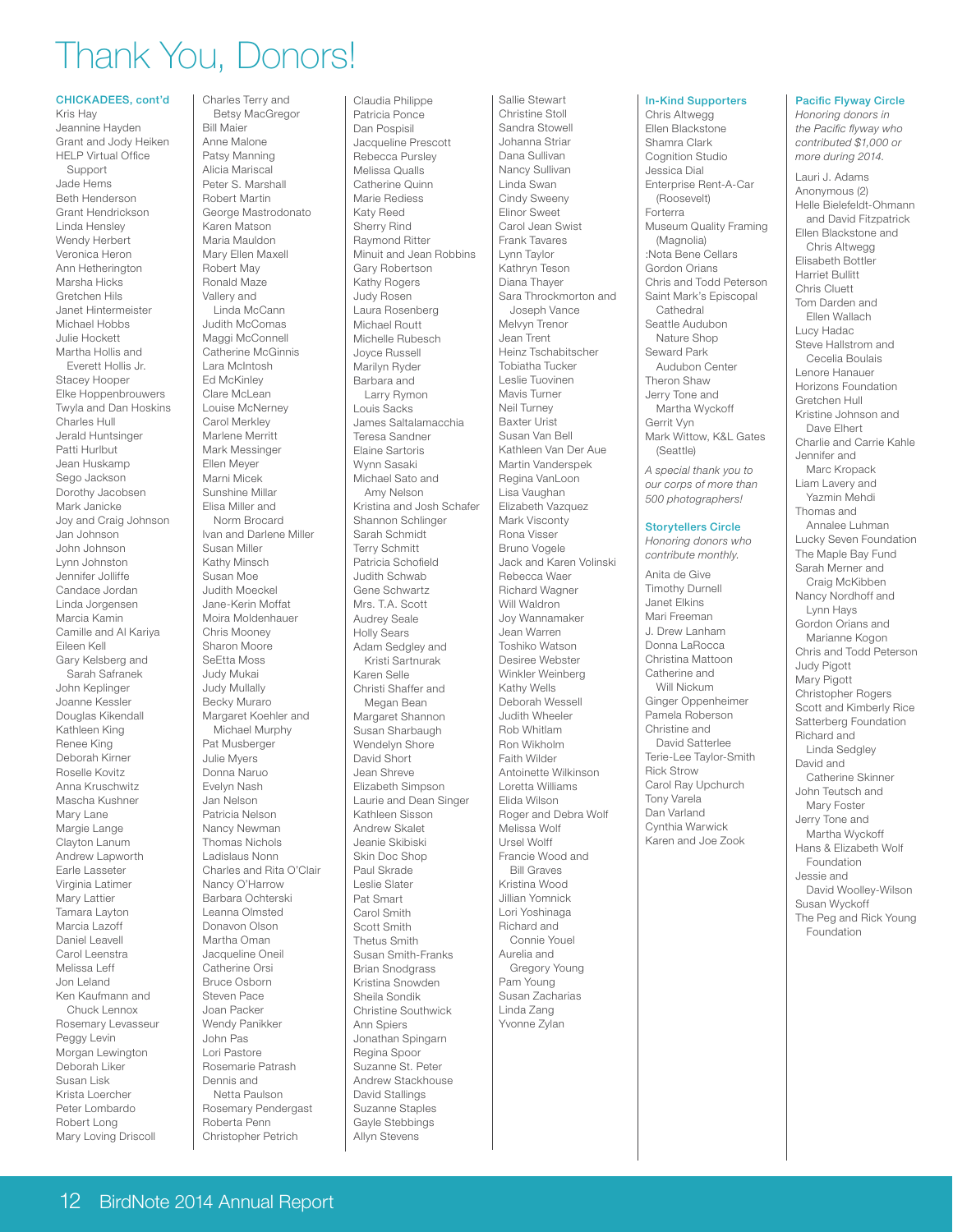

# Special Recognition

*BirdNote is grateful to the following philanthropic leaders for their transformational giving in 2014.*

The Bobolink Foundation for supporting ongoing production of "Sounds and Stewards of the North American Landscape." This series educates listeners about the amazing abilities of birds, promotes aural literacy, and celebrates people involved in bird conservation.

The Lufkin Family Foundation and The Peter Jay Sharp Foundation for investing in the BirdNote leadership team. Support from these foundations helped ensure a smooth transition following the retirement of Chris Peterson, BirdNote Founder and Executive Producer.

Deedie and Rusty Rose for underwriting the BirdNote feature series on the birds, habitats, and people of Big Bend National Park—hosted by Alex Chadwick, veteran NPR reporter.

BirdNote's "Anonymous Champion" for nurturing the development of the 2015 – 2018 strategic plan.

The Satterberg Foundation, Horizons Foundation, and Lucky Seven Foundation for funding vital digital expansion and capacity-building initiatives.

Donors to The Chris Peterson Fund for Creative Storytelling for honoring Chris's vision, tenacity, creativity, and leadership during her 10 years of service to BirdNote.

Forterra (www.forterra.org) for providing office space and meeting space for BirdNote.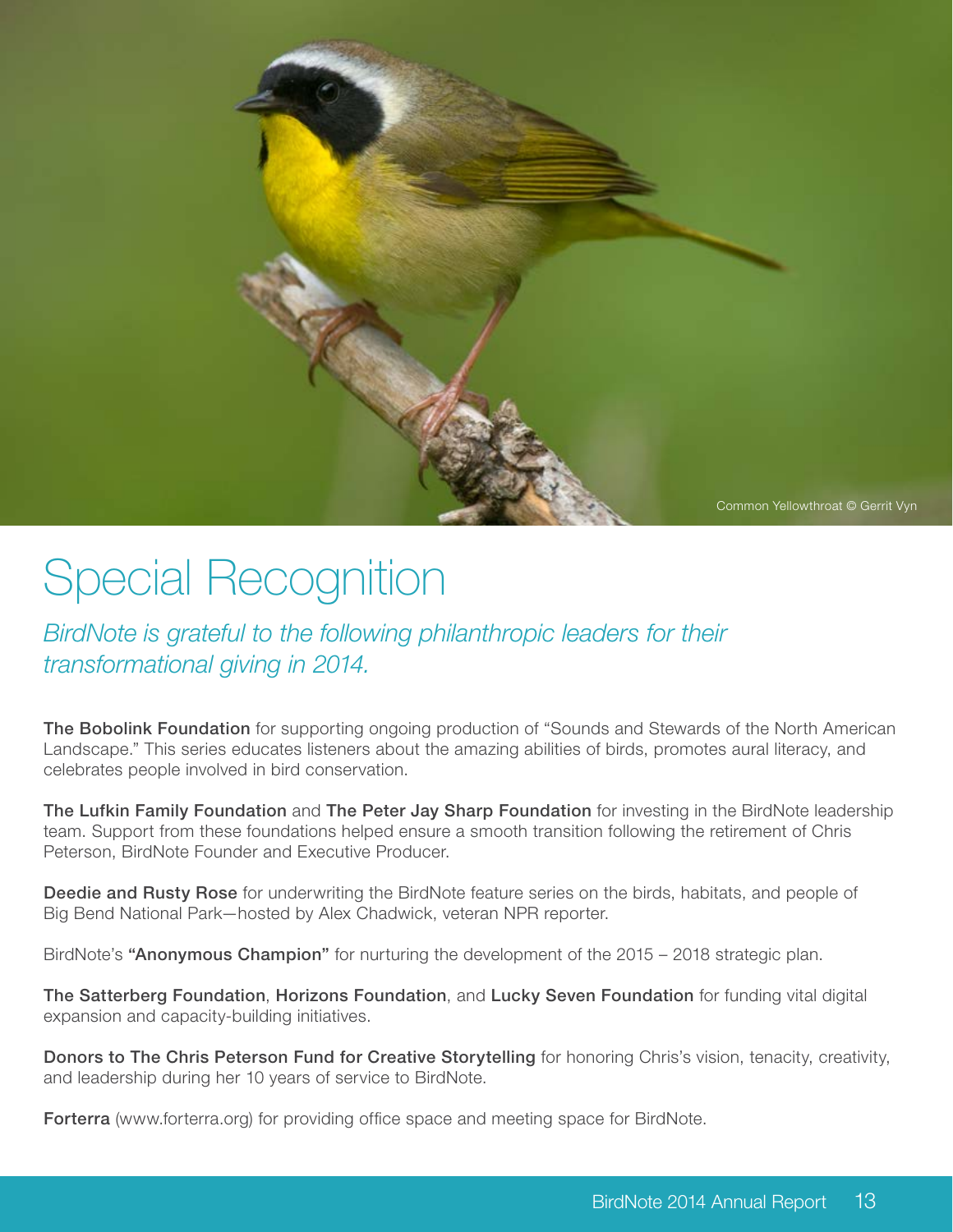

### **Honoring** Chris Peterson

Chris Peterson, BirdNote Founder and Executive Producer, retired in June 2014 after 10 years of tireless service and leadership. During her tenure, Chris launched the program, produced more than 1,200 stories, and raised over \$2 million from individuals and foundations.

BirdNote is grateful to Chris for creating a program that gives birds a voice on public media — with global reach.

"We've built something amazing, and I'm deeply honored by the enthusiasm of BirdNote fans, the loyalty of our supporters and stations, and the commitment of the whole team," says Chris. "BirdNote has many stories yet to tell!"

# The BirdNote Team

*Production Team and Staff*

Founder and Executive Producer **Emeritus** Chris Peterson

Director of National Programs Dominic Black

Producer John Kessler

**Narrators** Mary McCann Michael Stein

Writers and Science Advisors Bob Sundstrom, PhD Ellen Blackstone Gordon Orians, PhD Dennis Paulson, PhD

Chris Peterson Todd Peterson Idie Ulsh Frances Wood

**Editor** Todd Peterson

Theme Music Nancy Rumbel and John Kessler

Managing Director Sallie Bodie

Director of Digital Media Adam Sedgley

Director of Development Kate Godman *(beginning 2015)*

Director of Donor Relations Shelly Ellison

Web Manager Ellen Blackstone

Bookkeeper Lois Woolwine

Graphic Designer Kristine Johnson, Cognition Studio

### *Board of Directors*

President Thomas Luhman, PhD

Vice President Thomas Darden, PhD

Secretary / Treasurer Alan Hartmann, CPA

Deputy Board Chair Kim Wells

Members at Large Lauri J. Adams Anna Fahey

Erin Hennessey J. Drew Lanham, PhD Christopher Rogers Gerrit Vyn

### *Leadership Volunteers*

Chris Altwegg Lynne Jensen Colene McKee Ginger Oppenheimer Karen Zook

### *BirdNote Partners*

American Bird Conservancy Audubon Ducks Unlimited Environment for the Americas National Environmental Education Foundation Partners in Flight

*The sounds for BirdNote stories are provided by the Macaulay Library of the Cornell Lab of Ornithology.*

### *Connect with Us*

Postal mail: PO Box 99456, Seattle, WA 98139 Email: info@birdnote.org Website: www.birdnote.org Facebook: www.facebook.com/birdnoteradio Twitter: @BirdNoteRadio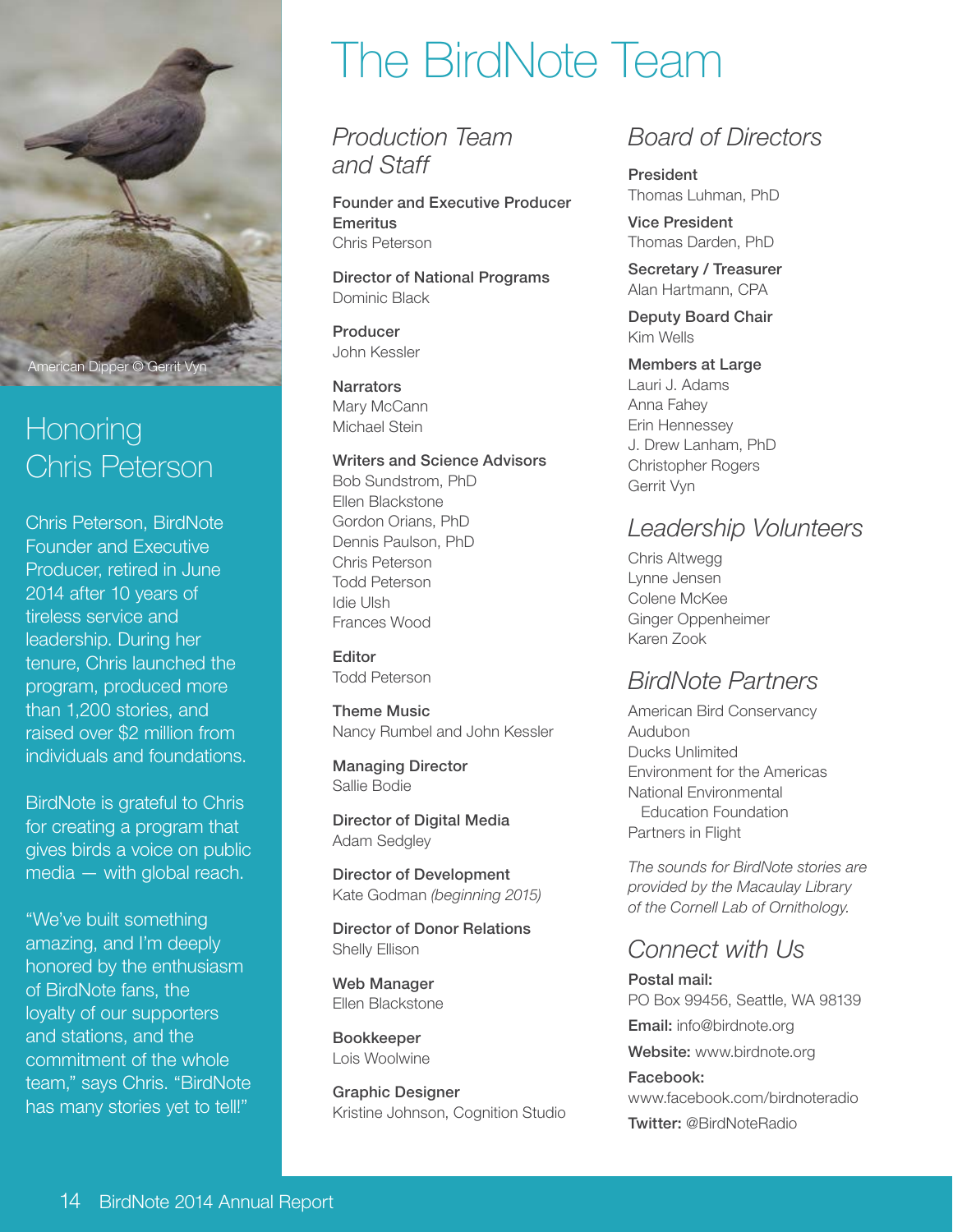### *Our Mission*

Birds connect us with the joy and wonder of nature. By telling vivid, sound-rich stories about birds and the challenges they face, BirdNote inspires listeners to care about the natural world—and take steps to protect it.